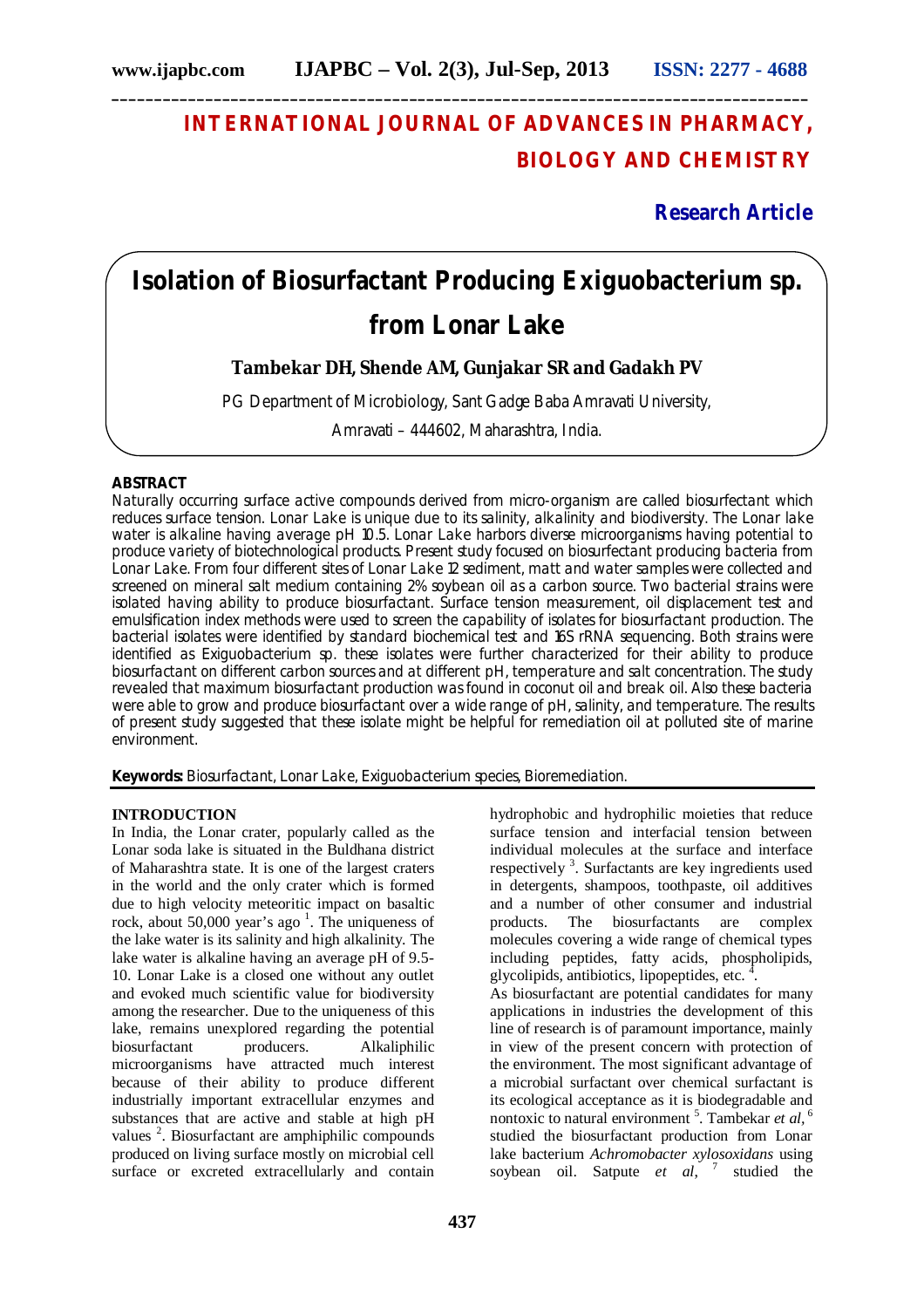biosurfactant and bioemulsifier producing ability of marine bacterial isolates including *Acinetobacter, Arthrobacter, Pseudomonas, Halomonas, Myroides, Corynebacteria, Bacillus* and *Alteromonas* sp. the result revealed that the isolates are with great ability to produce surface active agent. Tambekar and Gadakh, <sup>8</sup> had also studied the biosurfactant producing bacteria isolated from hydrocarbon contaminated soil. Chemicallysynthesized surfactants have been used in the oil industry to aid clean up of oil spills, as well as to enhance oil recovery from oil reservoirs. These compounds are not biodegradable and add toxic intermediates in the environment. Biosurfactant have special advantage over their commercially manufactured counterparts because of its low toxicity, biodegradable nature, and effectiveness at extreme temperature, pH, salinity and ease of synthesis<sup>9</sup>. Therefore, present study focused on the isolation of biosurfactant producing bacteria from Lonar Lake and stability of produced biosurfectant at different pH, temperature and salt concentration. There capability to produce biosurfactant on different carbon sources was determined.

#### **MATERIALS AND METHODS**

**Collection of samples:** Water, matt and sediment samples were collected from different sites of the Lonar Lake during August, 2012. The water samples were collected in sterile plastic tight cap bottle while sediment and matt samples were collected in zip lock bag respectively and were stored at  $4^0C$  till analysis.

**Isolation, Enrichment and biochemical characterization:** Sediment, matt (1g) and water (10mL) samples from Lonar Lake were separately inoculated in 250mL Erlenmeyer's conical flask containing 100mL mineral salt medium having composition (g/l): NaNO<sub>3</sub> 2.5g; KCl 0.1g; KH<sub>2</sub>PO<sub>4</sub> 3.0g; K<sub>2</sub>HPO<sub>4</sub> 7.0g; CaCl<sub>2</sub> 0.01g; MgSO<sub>4</sub>.7H<sub>2</sub>O 0.5g and 5mL of trace element solution contains: FeSO<sub>4</sub>.7H<sub>2</sub>O 0.116g/l; H<sub>3</sub>BO<sub>3</sub> 0.232g/l;  $CoCl_2.6H_2O$  0.41g/l;  $CuSO_4.5H_2O$  0.008g/l;  $MnSO_4.H_2O$  0.008g/l;  $[NH_4]_6Mo_7O_{24}$  0.022g/l;  $ZnSO<sub>4</sub>$  0.174g/l with 2% soybean oil as a sole source of carbon and were incubated at  $37^{\circ}$ C at 200 rpm on rotary shaker for 7 days and same procedure was successively repeated 5 time for enrichment of bacterial culture  $10$ . After enrichment of culture, the broth were inoculated on solid nutrient agar plate and well isolated and morphologically different colonies were selected and stock culture were prepared. All these isolates were further characterized by standard biochemical test according to Bergey's manual of systematic bacteriology.

### **Preliminary screening for biosurfactant production**

**Surface tension measurement:** Five mL of inoculums of the bacterial culture were added to 250 mL Erlenmeyer flask containing 100 mL mineral salt medium with 2% soybean oil as a carbon source. The experimental flasks were incubated at  $37^0C$  on rotary shaker at 200 rpm. After 5 days of incubation broth were centrifuged at 8000 rpm for 20 min for cell removal and cell free supernatant was collected in sterile flask. The reduction in surface tension of cell free broth was determined by using stalagmometer by drop counting method  $11$ .

**Oil spreading method:** A 50 mL of distilled water added to the Petri dish followed by addition of 20 μL of soybean oil. A thin layer was allowed to form on water surface. Then 10 μL of cell free culture supernatant was dropped on oil surface. The diameter of zone of clearing of oil surface was measured immediately <sup>12</sup>.

**Emulsification index**  $(E_{24})$ **: Emulsification index** of culture supernatant was determined by adding 2 mL of soybean oil to 3 mL of culture supernatant and vortex vigorously for 2 min and leave to stand for 24 h. An emulsification index is given as percentage of height of emulsified layer (mm) divided by total height of the liquid column  $(mm)^{13}$ .

**Identification of bacteria on the basis of 16S rRNA sequencing:** Biosurfactant producing bacterial cultures were identified by using 16S rRNA of bacterial small subunit rRNA genes were amplified by PCR using primers corresponding to *Escherichia coli* positions 27F and 1492 R (8F, 5'- AGA GTT TGA TYM TGG CTC AG-3'; 1492 r, 5'-CGG TTA CCT TGT TAC GAC TT-3') (27- 28). The plasmid DNA was isolated from positive clones. The rRNA gene inserts were sequenced on an automated ABI 377 sequencer (NCCS, Pune) using M13 universal sequencing primer. The resulting sequences (approximately 15,000 bp) were compared with sequences in the Gene bank database of NCBI using the BLAST network service<sup>14</sup>.

**Biosurfactant production on different carbon source:** The effect of different carbon source on biosurfactant production from *Exiguobacterium* sp. by providing different vegetable oil and petroleum oil as a substrate and surface activity and emulsification index was determined.

**Effect of different salt concentrations on biosurfactant production:** The effect of salinity on biosurfactant production was determined by adding different concentrations (1-4%) of NaCl in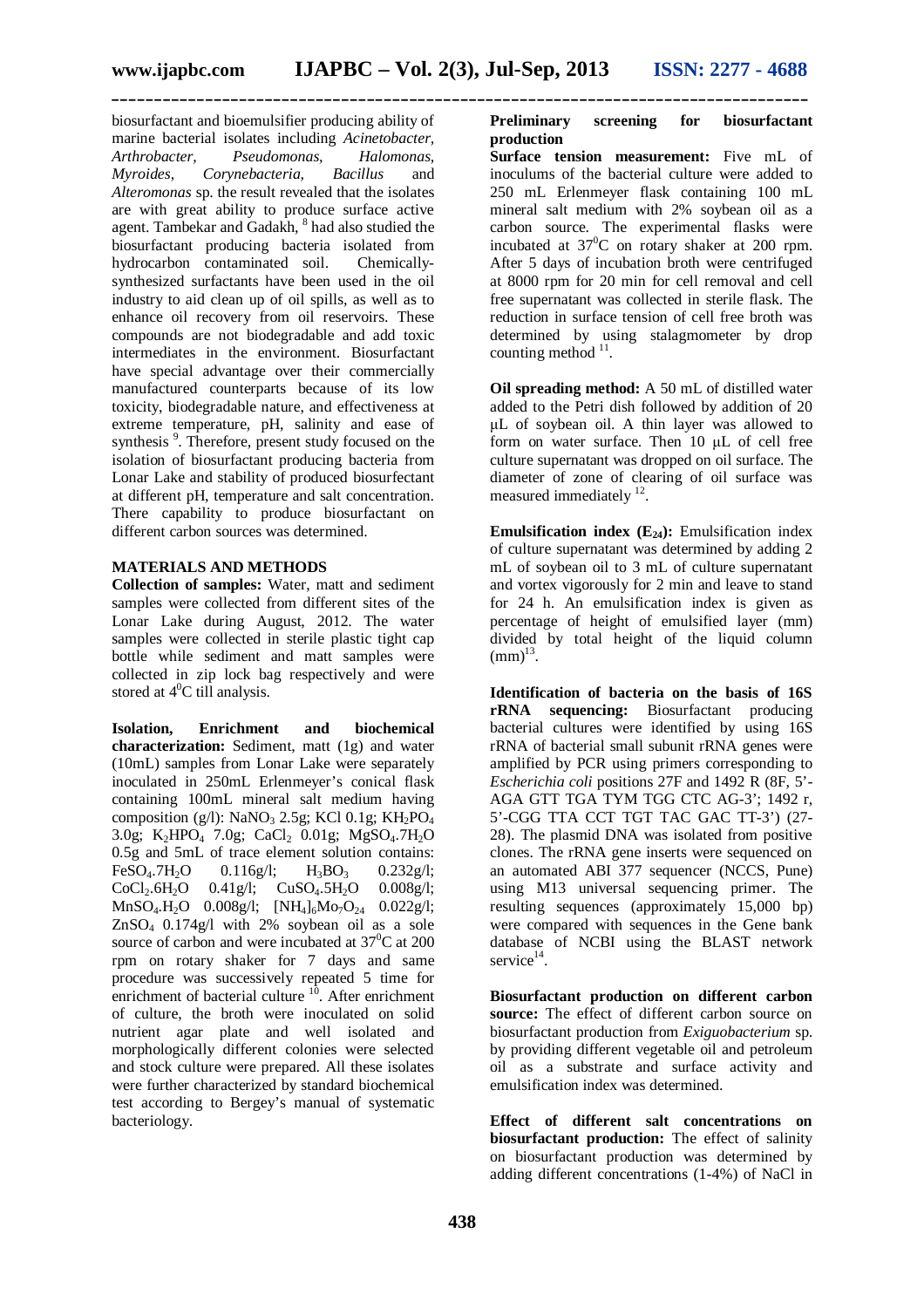**\_\_\_\_\_\_\_\_\_\_\_\_\_\_\_\_\_\_\_\_\_\_\_\_\_\_\_\_\_\_\_\_\_\_\_\_\_\_\_\_\_\_\_\_\_\_\_\_\_\_\_\_\_\_\_\_\_\_\_\_\_\_\_\_\_\_\_\_\_\_\_\_\_\_\_\_\_\_\_\_\_\_**

mineral salt medium. The broths were incubated at  $37^{\circ}$ C on shaker at 200 rpm for 5 days and the reduction in surface tension and emulsification index of culture supernatant was determined<sup>9</sup>.

**Effect of different pH on biosurfactant production:** The effect of pH on biosurfactant production was determined by changing pH (6-10) of mineral salt medium with HCl and NaOH. The broths were incubated at  $37^0$ C on shaker at 200 rpm for 5days and the reduction in surface tension and emulsification index of culture supernatant was determined<sup>9</sup>.

**Effect of different temperature on biosurfactant production:** The effect of temperature on biosurfactant production was also investigated. The broths were incubated at 200 rpm for 5 days in selected temperature (20-50 $^{\circ}$ C) and the reduction in surface tension and emulsification index of culture supernatant was determined <sup>9</sup>.

# **RESULTS AND DISCUSSION**

From 12 (sediment, matt and water) samples collected from Lonar Lake two bacterial strains (AMS1) and (AMS2) with ability to produce biosurfactant were isolated and further characterized on different carbon sources. The isolates were characterized biochemically the result of the biochemical characterization showed that, both the isolates were gram positive short rods, sluggishly motile and ferment glucose, galactose, fructose, mannitol, dextrose, trehalose and sucrose with acid production. Both the strains were unable to ferment raffinose and lactose, while the difference in sugar fermentation between the isolates was found only in case of arabinose and sorbitol (Table 1). Though the bacterial isolates differs in few biochemical test the result of the 16S rRNA sequencing result showed that both the isolates belong to genus *Exiguobacterium*. So, further characterization production was performed with only strain AMS1.

| <b>Characters</b>         | <b>Test</b>         | o<br>(AMS1)              | (AMS2)      | <b>Characters</b>        | ັ<br><b>Test</b> | (AMS1) | (AMS2) |
|---------------------------|---------------------|--------------------------|-------------|--------------------------|------------------|--------|--------|
| Colony<br>characters      | Color               | Pale orange              | Pale orange | Sugar<br>fermentation    | Fructose         | A      | A      |
|                           | Shape               | Circular                 | Circular    |                          | Raffinose        | ٠      |        |
|                           | Elevation           | Flat                     | Flat        |                          | Dextrose         | A      | A      |
| Morphology<br>of bacteria | Gram character      | $^{+}$                   | $+$         |                          | Sorbitol         | ٠      | A      |
|                           | Shape               | Rod                      | Rod         |                          | Sucrose          | A      | A      |
|                           | Arrangement         | Single                   | Single      | Growth at<br>pH          | pH <sub>6</sub>  | $^{+}$ | $^{+}$ |
|                           | Motility            | $+$                      | $^{+}$      |                          | pH 7             | $^{+}$ | $+$    |
| Biochemical<br>test       | Catalase            | $+$                      | $^{+}$      |                          | pH 8             | $^{+}$ | $^{+}$ |
|                           | Oxidase             | $\overline{\phantom{a}}$ |             |                          | pH9              | $^{+}$ | $+$    |
|                           | Indol               | ٠                        | ۰           |                          | pH 10            | $^{+}$ | $+$    |
|                           | MR                  | $+$                      | $+$         | Growth at<br><b>NaCl</b> | 1 %              | $^{+}$ | $+$    |
|                           | <b>VP</b>           | $\overline{\phantom{a}}$ |             |                          | 2 %              | $^{+}$ | $^{+}$ |
|                           | Citrate utilization | ٠                        |             |                          | 3 %              | $^{+}$ | $+$    |
|                           | Nitrate reduction   | $+$                      | $+$         |                          | 4 %              | $^{+}$ | $+$    |
| Sugar<br>fermentation     | Trehalose           | A                        | A           |                          | 5 %              | $^{+}$ | $+$    |
|                           | Glucose             | A                        | A           |                          | 6 %              | $^{+}$ | $^{+}$ |
|                           | Arabinose           | A                        |             | Growth at<br>Temperature | $20^0C$          | $^{+}$ | $+$    |
|                           | Mannitol            | A                        | A           |                          | $30^0C$          | $^{+}$ | $^{+}$ |
|                           | Lactose             | $\overline{\phantom{a}}$ | ۰           |                          | $40^0$ C         | $^{+}$ | $+$    |
|                           | Galactose           | A                        | A           |                          | $50^0$ C         | $^{+}$ | $^{+}$ |

**Table 1: Morphological and biochemical characteristics of** *Exiguobacterium* **species**

Bootstrap analysis was used to evaluate phylogenetic tree stability according to a consensus tree from the neighbor-joining based on 1,000 replicates for each. Phylogenetic analysis based on 16S rRNA gene sequences indicated that strain ASM1 and ASM2 were affiliated to phylum

Firmicutes with genera *Exiguobacterium* (Fig 1). The highest similarity values with the sequences of obligately alkaliphilic and alkalitolerant, estuarine bacterium *Exiguobacterium* sp. JX625999 forming bacteria.



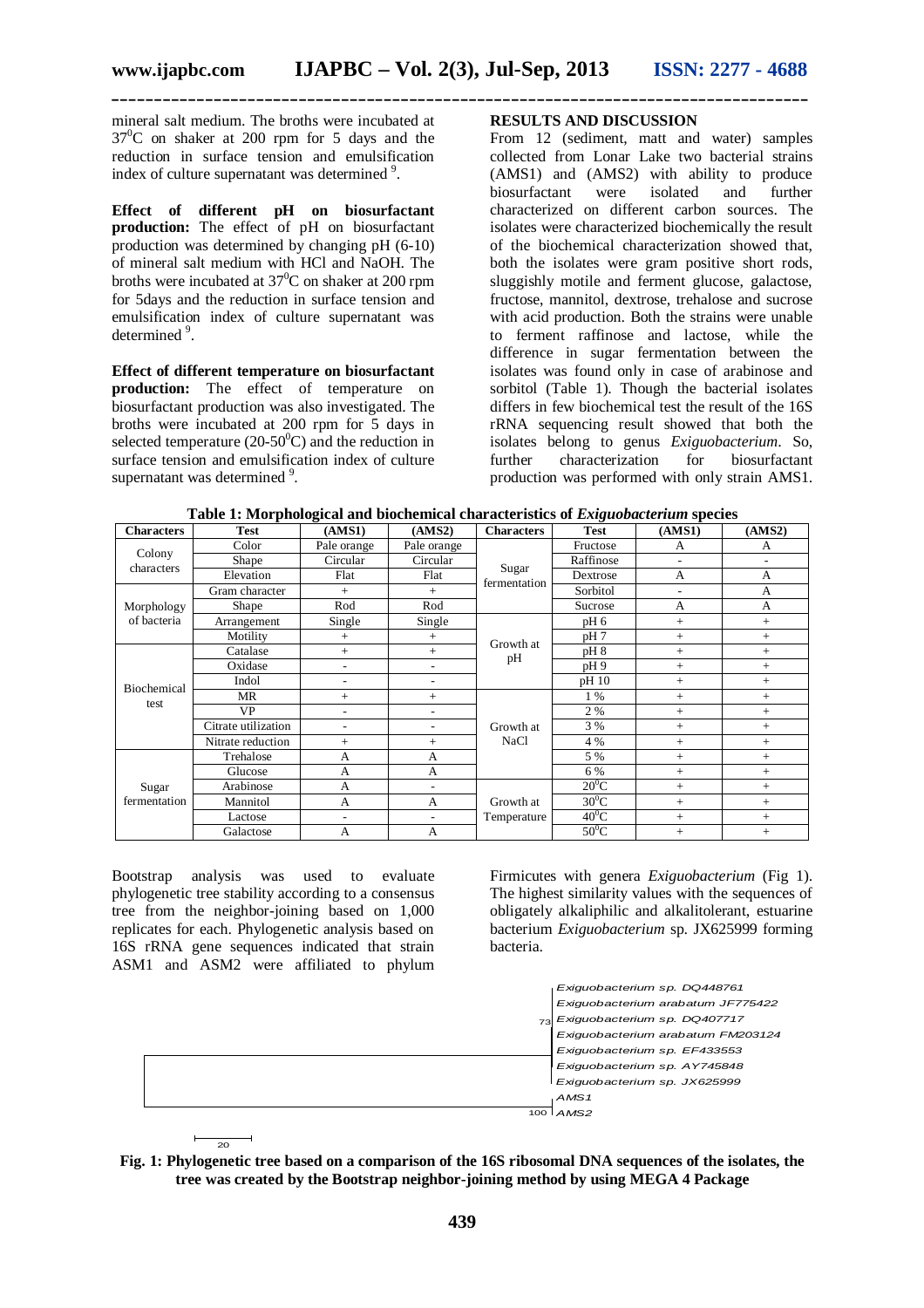The isolates were further characterized for their ability to produce biosurfactant by using different carbon source including vegetable oil and mineral oil. In order to increase the biosurfactant yield by the bacterial strain, different carbon sources were evaluated for biosurfactant production. All the carbon sources tested favored extracellular production of surface active product by *Exiguobacterium* sp. which was indicated by the reduction in surface tension of the broth as depicted in (fig 1).

Carbon substrates screened for the production of biosurfactant by *Exiguobacterium* sp, coconut oil increased the biosurfactant production significantly compared to other carbon sources in case of vegetable oil. The isolate reduces the surface tension of broth to value 37.93mN/m, and zone of oil displacement was 50mm, while the emulsion

formed by the culture supernatant with oil was 35.71% (Fig. 2). Ferraz *et al*, <sup>15</sup> studied the influence of vegetable oil on biosurfactant production from bacterium *Serratia marcescences* by using mineral salt medium containing different oil as carbon source and the result were in agreement with our present work, suggesting that the fatty acid present in coconut oil stimulates the biosurfactant production from the organism where as maximum biosurfactant production was observed in break oil. The isolate reduces the surface tension of broth up to value 37.17 mN/m, and 30 mm of zone of oil displacement. Chandran and Das, <sup>16</sup> studied the biosurfactant production from yeast *Trichosporon asahii* using diesel as carbon source and the result reveled that the isolated degrade the 95% of diesel after 10 days of incubation.



Tambekar *et al*, 6 also isolated biosurfactant producing bacteria from Lonar Lake and reported *Achromobacter xylosoxidans* which reduces the surface tension of broth upto 51.60 mN/m. whereas; *Exiguobacterium* sp. isolated from Lonar Lake reduced the surface tension of culture supernatant upto 37.93 mN/m. (Table 2). Biosurfactant is very cost effective hence *Exiguobacterium* sp. can use for the maximum production of biosurfactant using coconut oil as a substrate. Tabatabaee *et al*, <sup>9</sup> studied the effect of different range of pH, salt concentration and temperature on biosurfactant production by *Bacillus* sp. isolated from oil reservoirs.

Study reports that the surface tension of whole broth selected strains maintained nearly constant at all tasted pH (4.2-9.2), indicating that pH variation has no appreciable effect on surface tension. But maximum of surface tension reduction was at pH range from 6.2-7.2.Maximum surface tensions reducing salt concentration were 1, 3 and 5% and also reported that the best temperature for the surface tension reduction for *Bacillus* sp. was between  $30^0C-40^0C$ . In the present study *Exiguobacterium* sp. showed maximum biosurfactant activity at 4% salt concentration (fig. 3), at pH 10 (fig. 4) and at  $50^{\circ}$ C temperature (fig. 5) i.e. the biosurfactant produced from the organism can be sustain at high pH, temperature and saline environment and might be helpful for remediation of the polluted site of marine environment.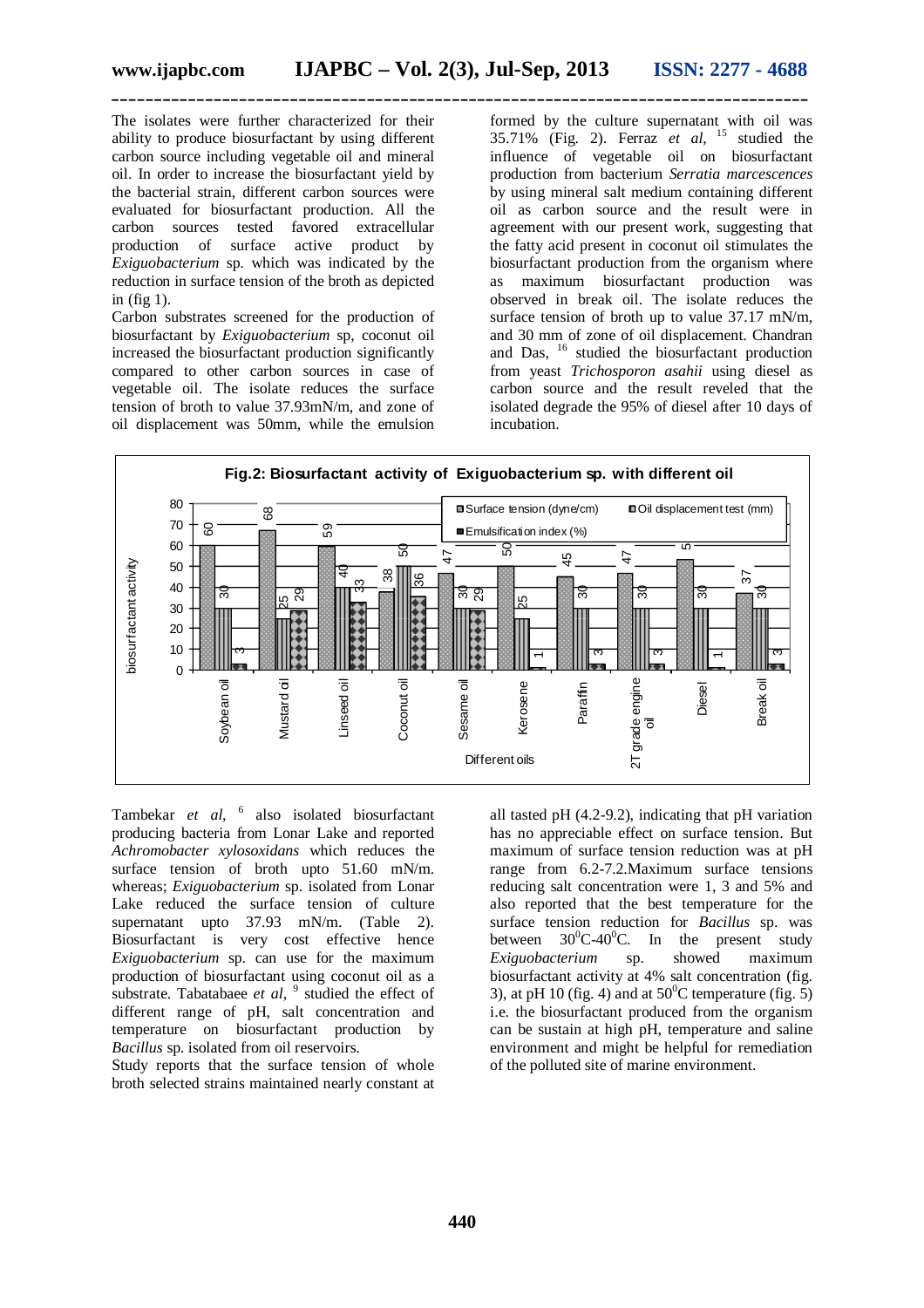

salt concentration





pH range





**Fig. 5: Effect of temperature on biosurfactant production**

# **CONCLUSION**

The strain isolated from Lonar Lake was identified as *Exiguobacterium* sp. showed the ability to utilize the different carbon sources, including vegetable oil and hydrocarbon source, but the maximum

biosurfactant production was found in presence of coconut oil suggesting the easily degradable source of fatty acid and also proved the ability of the *Exiguobacterium* sp. to utilize hydrocarbon source. The biosurfactant produced from the organism can